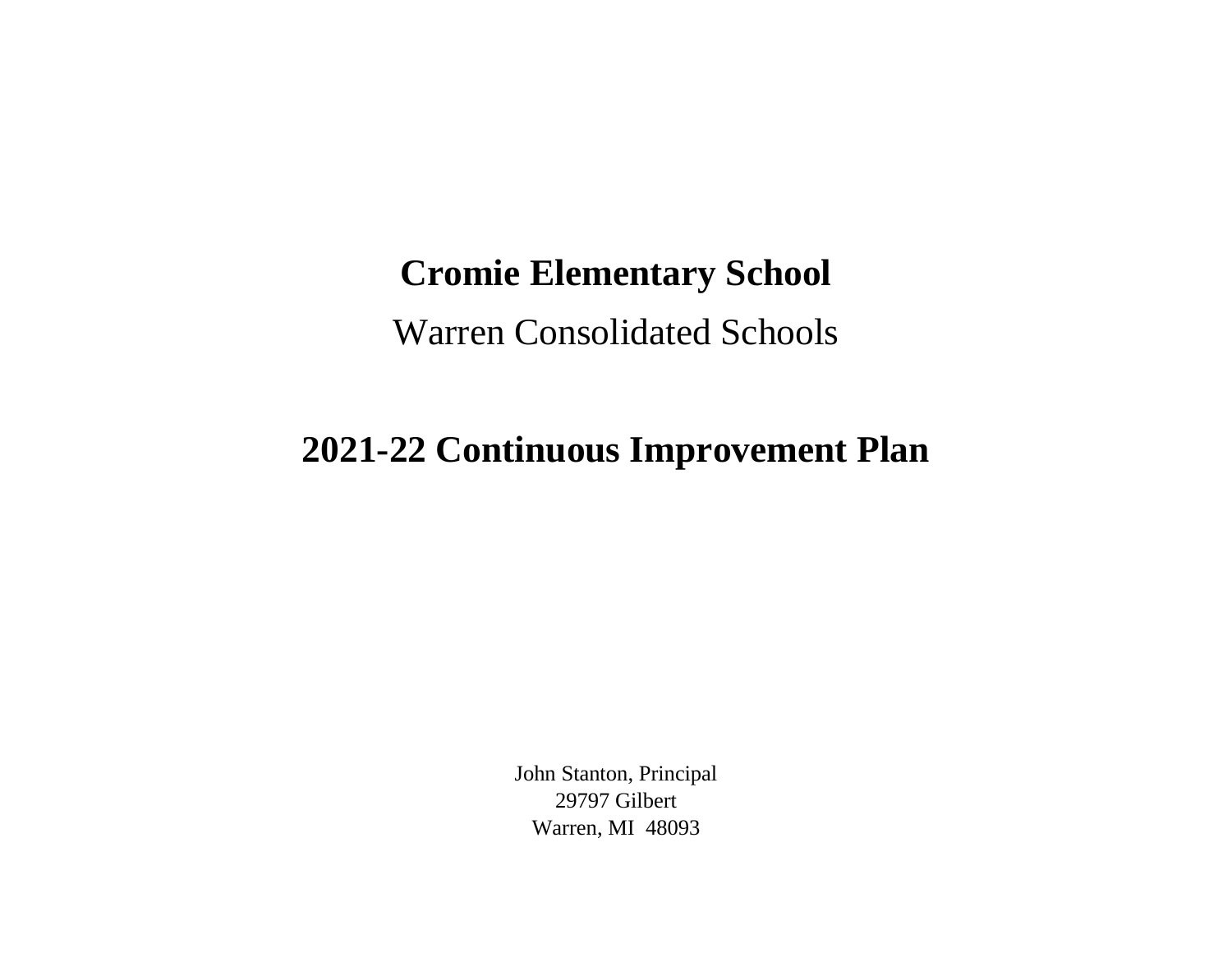**Using your building's data story and equity reflection, review your current improvement plan. Does this new information on equity lead to adjusting or adding any additional strategies or activities to your improvement plan? Indicate your goals below and any revisions for 2021-2022.**

| Goal 1                                                                        |                                                                                                                                                                                                                                                                                         |  |
|-------------------------------------------------------------------------------|-----------------------------------------------------------------------------------------------------------------------------------------------------------------------------------------------------------------------------------------------------------------------------------------|--|
| <b>SMART Goal Language</b>                                                    | 60% of Pre-K, Kindergarten, First, Second, Third, Fourth and Fifth grade students will demonstrate student proficiency<br>(pass rate) in Reading in English Language Arts by 06/30/2025 as measured by NWEA, M-STEP, or local assessments<br>for progress monitoring within the school. |  |
| <b>Continuation Goal</b><br>(Yes or No)                                       | Yes                                                                                                                                                                                                                                                                                     |  |
| <b>Additional Strategies</b>                                                  |                                                                                                                                                                                                                                                                                         |  |
| <b>Additional Activities</b>                                                  |                                                                                                                                                                                                                                                                                         |  |
| <b>Title I Funding Source</b><br><b>Update (must match Title</b><br>I budget) |                                                                                                                                                                                                                                                                                         |  |
| <b>Other Funding Sources</b><br><b>Update</b>                                 |                                                                                                                                                                                                                                                                                         |  |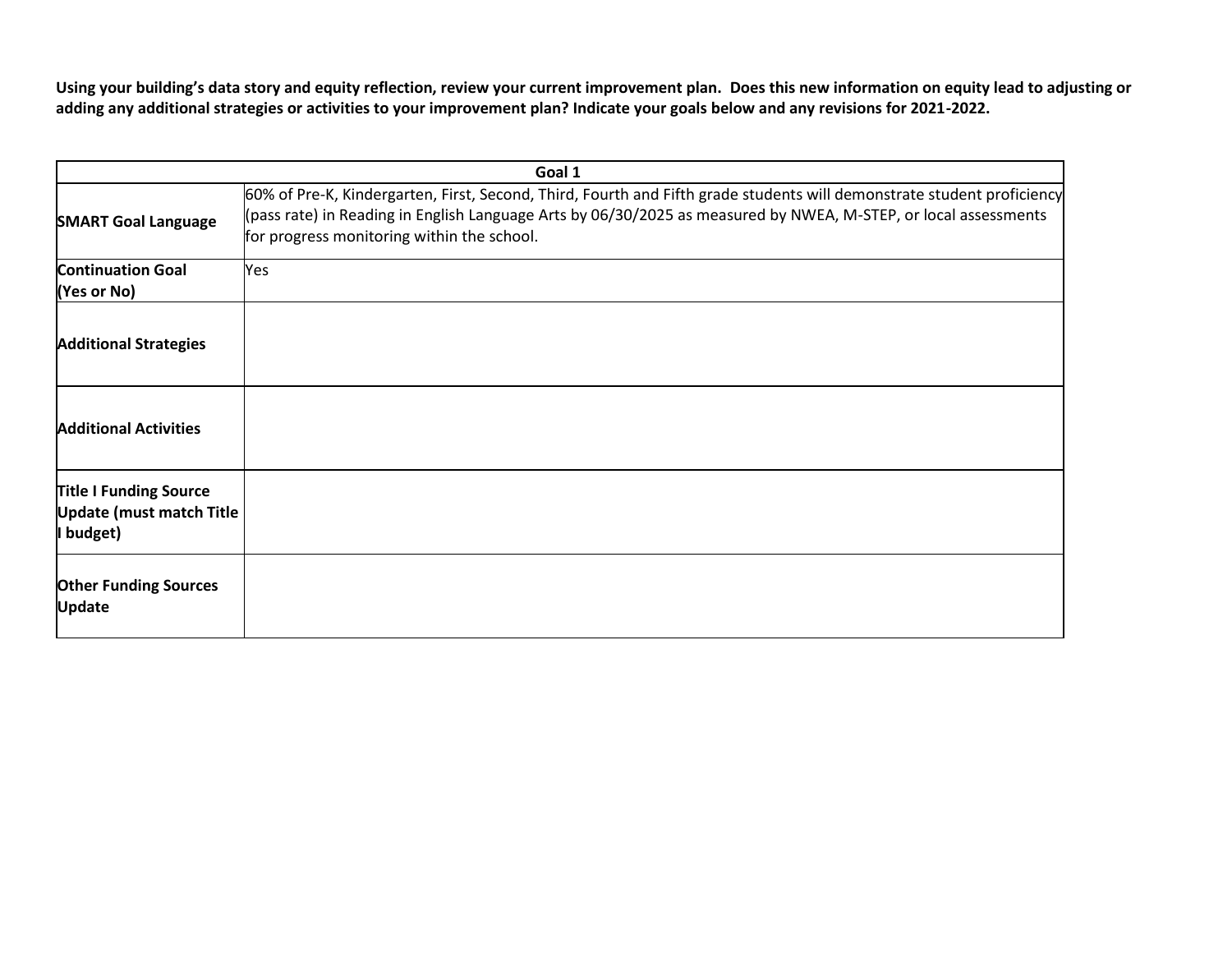| Goal 2                                                                 |                                                                                                                                                                                                                                                                                                                           |  |
|------------------------------------------------------------------------|---------------------------------------------------------------------------------------------------------------------------------------------------------------------------------------------------------------------------------------------------------------------------------------------------------------------------|--|
| <b>SMART Goal Language</b>                                             | 60% of Pre-K, Kindergarten, First, Second, Third, Fourth and Fifth grade students will demonstrate student proficiency<br>(pass rate) on state and local assessments in Mathematics by 06/30/2025 as measured by state assessment (M-STEP),<br>NWEA and local assessments used for progress monitoring within the school. |  |
| <b>Continuation Goal</b><br>(Yes or No)                                | Yes                                                                                                                                                                                                                                                                                                                       |  |
| <b>Additional Strategies</b>                                           |                                                                                                                                                                                                                                                                                                                           |  |
| <b>Additional Activities</b>                                           |                                                                                                                                                                                                                                                                                                                           |  |
| <b>Title I Funding Source</b><br>Update (must match Title I<br>budget) |                                                                                                                                                                                                                                                                                                                           |  |
| <b>Other Funding Sources</b><br><b>Update</b>                          |                                                                                                                                                                                                                                                                                                                           |  |